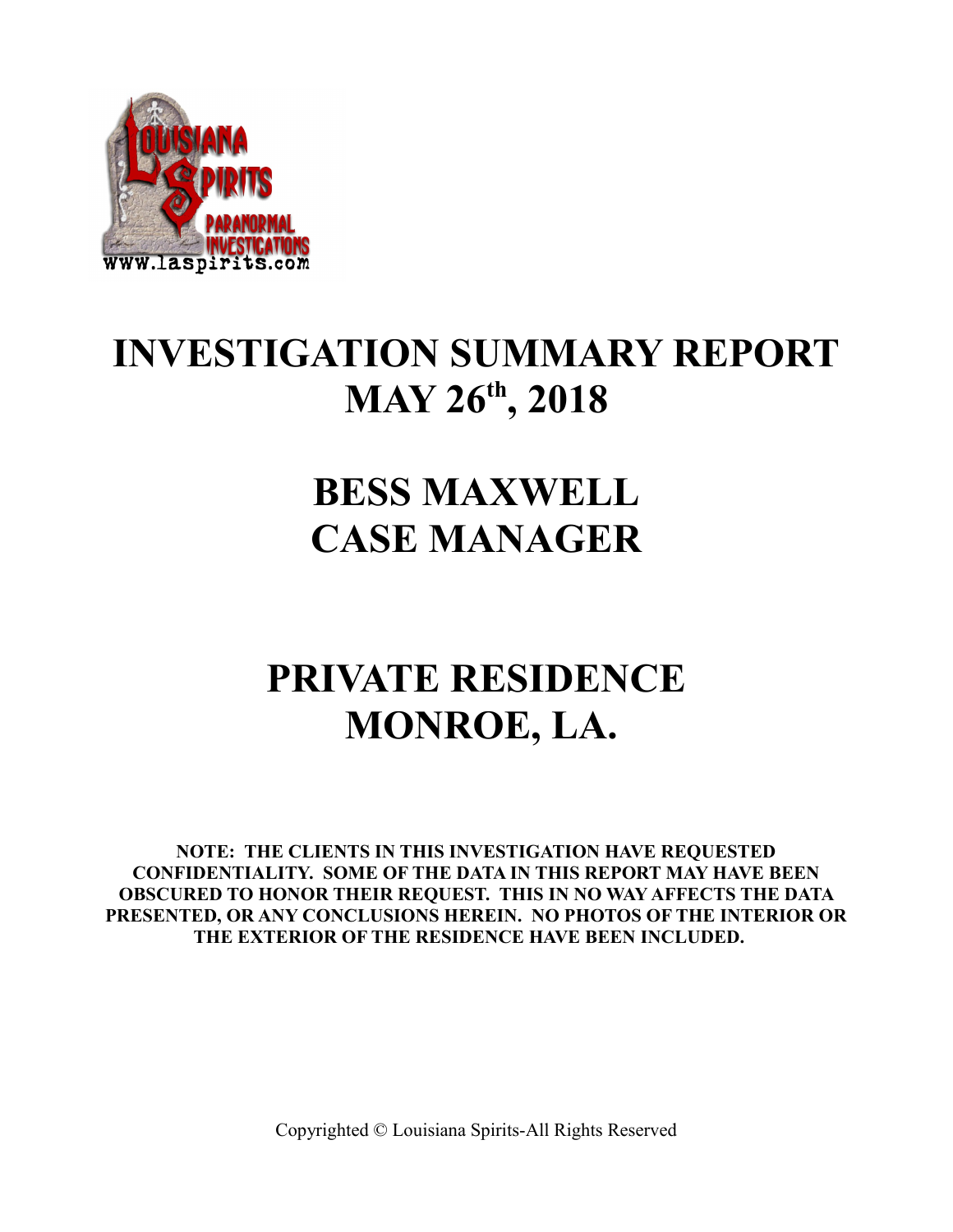# **HISTORY**

The client and her family have lived in this home about seven years. They are currently looking for a home to purchase

# **EXPERIENCES**

The client and her family have seen an apparition of an old man in various locations around the home. An elderly man had earlier died in the home. The client sees a dark mist in her bedroom. She sees things in the ceiling of the bedroom, such as faces. These faces spew out something like ash and dark bugs, which tend to follow the client around and often bite her. She said she saw these on the night of the investigation.

# **INVESTIGATION**

#### DATE OF INVESTIGATION: May 26, 2018

#### PARTICIPANTS: BESS MAXWELL, KIRK CORMIER, SUSAN COLEMAN, and CONNIE WILLIAMSON

EQUIPMENT: Digital Cameras, Infrared cameras and DVR system, Digital audio recorders, Ion Counters, P-SB7 Spirit Box, Infra-sound detection equipment, Digital thermometers, Various EMF meters including Tri-Fields, Motion detectors including geophone and laser grid systems, Ovilus interactive voice communications device, and and digital sound recorders.

INVESTIGATION: At the time and places tested, no anomalous photos were taken. No data was noted on video. Nothing unusual was detected by laser grid or geophone. No high EMF fields from AC current were found in any location likely to result in prolonged exposure, although there are some areas of high EMF fields from wiring. No anomalous hot spots or cold spots were noted. No anomalous motions were noted. No standard EVP voices was recorded. One recordings was noted of words formed by the P-SB7.

#### PERSONAL EXPERIENCES

Connie Williamson heard a distinct moan in the guest bedroom. She was alone there at the time.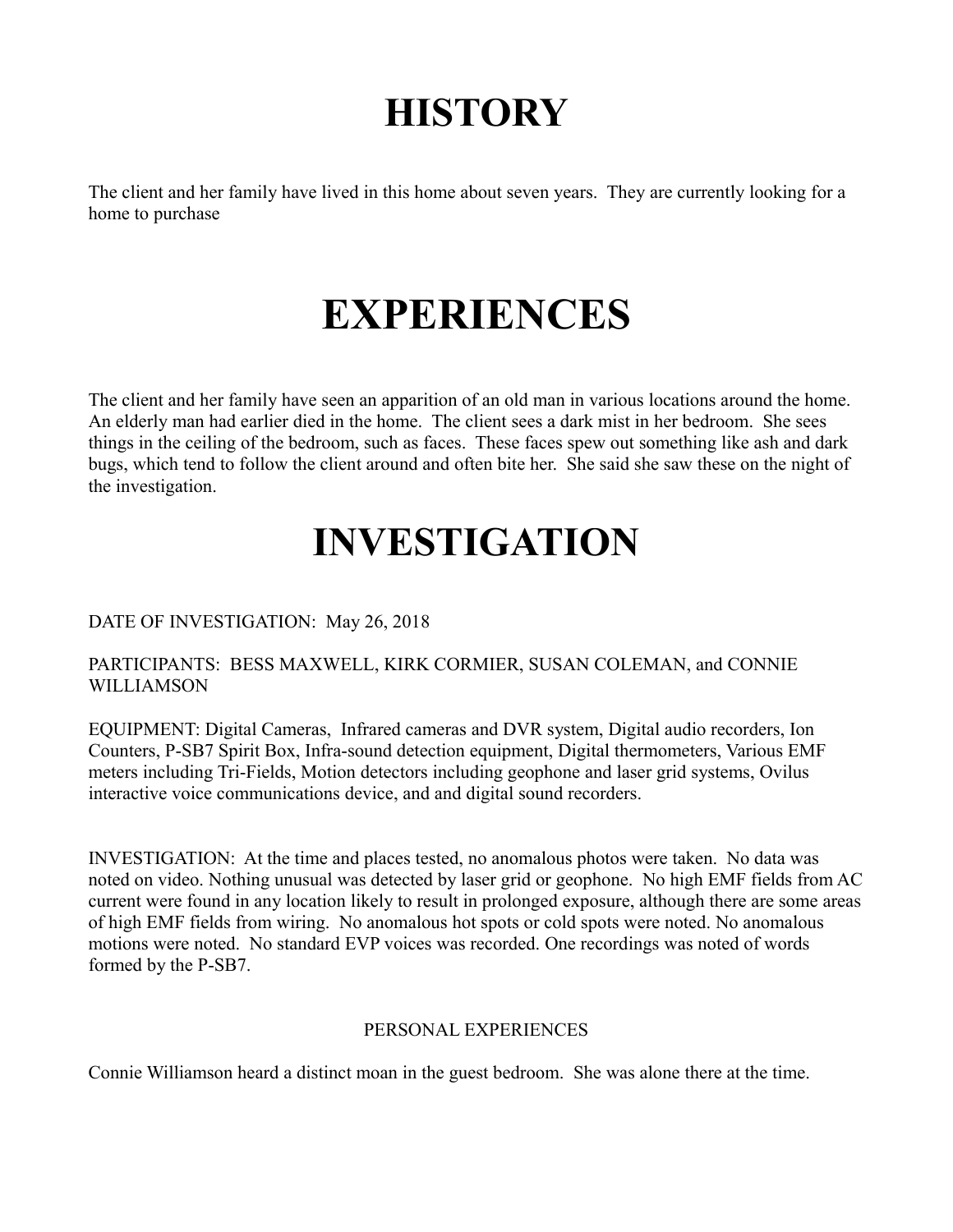### **PART ONE**

### **THE MODEL P-SB7 SPIRIT BOX**

**This device utilizes a milli-second adjustable forward or reverse sweep technique coupled with a white noise distribution between frequency steps. This is designed to add ambient sound energy for the production of real time EVP, allowing for instant feedback in communications attempts. See item 16 in "General Parameters of the EVP Phenomenon".** 

#### **MASTER BEDROOM**

**CLIP ONE: Bess Maxwell: "What kind of insects does the client see?" MALE VOICE: "Termites."**

**STANDARD EVP**

**NONE NOTED**